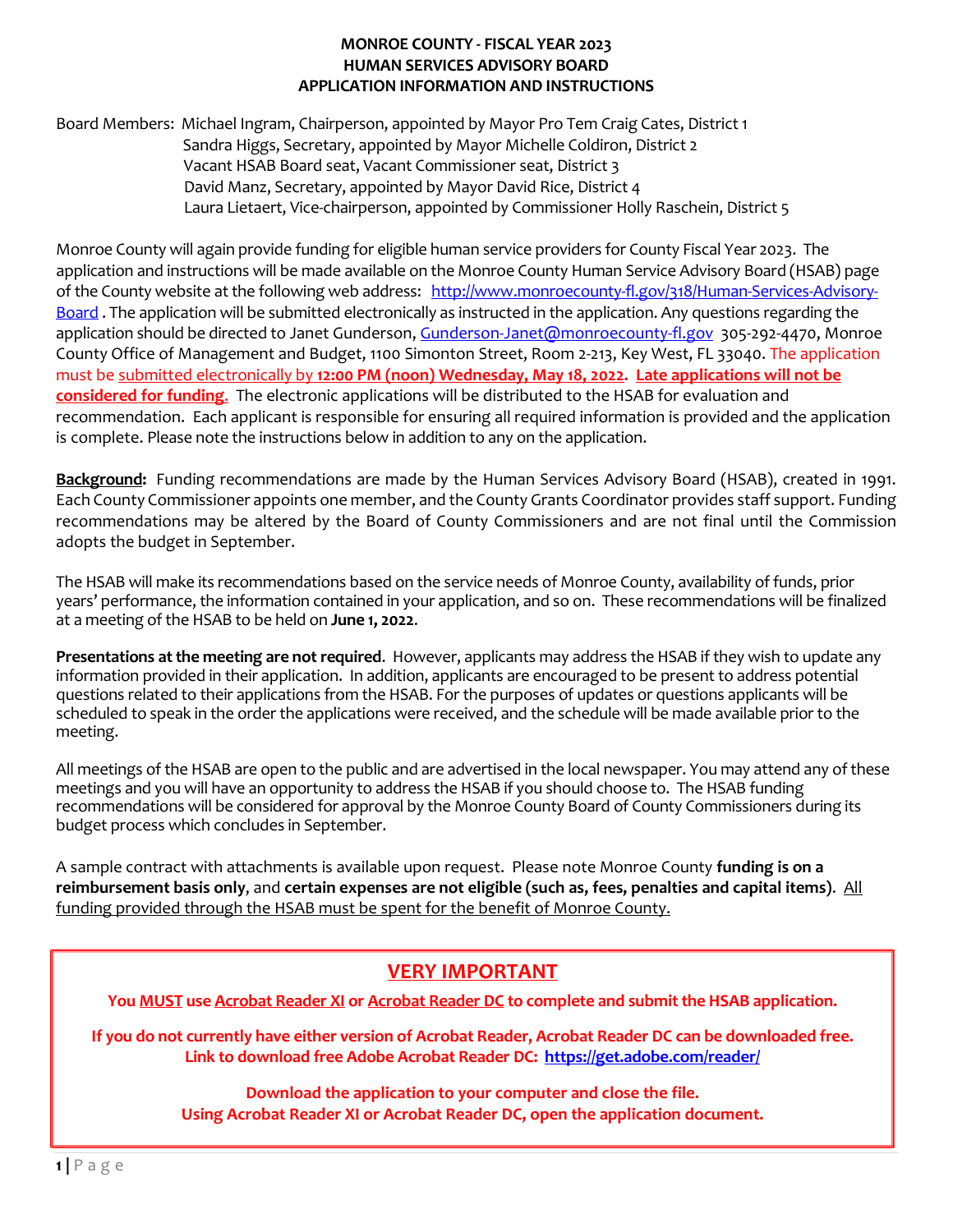- 1. Read the instructions and the application before entering data.
- 2. If you need your board's approval to apply, start the process early.
- 3. Assemble all required documents and have them available electronically if they need to be attached to the application.
- 4. Complete the application, referring to the instructions below for each question.
- 5. When completing the application, do your best to put yourself in the place of the reviewer. Our board members review about thirty applications in their spare time without financial compensation. Answers that are not to the point will unnecessarily take up additional time and space. **All fields are now character limited.**
- 6. Resist the urge to answer every question with a general narrative about your organization. Space is limited so confine your response to the question asked. **One of the most common errors occurs when applicants do not answer the specific question being asked.**
- 7. Be sure to read all questions and follow instructions carefully. Failure to do so may result in your application not being considered.
- 8. Organize and title attachments to be placed on the Attachment Checklist using the attachment icon in the corresponding attachment field.
- 9. It is a good idea to have a neutral person in your organization review and provide comments on the completed application. Ask them to make sure every question is answered directly and completely. Better for them to find the mistakes and omissions than for us to.
- 10. Make sure the individuals required to sign the application's certification will be available when it's completed. **The Certification signatures MUST be witnessed by two individuals and attached to Item P on the Attachment Checklist.**
- 11. Retain backup information used in preparing this application to justify amounts, client counts, etc. These may be examined in an audit by County staff.
- 12. Please note that your application and all attachments become public record and will be available for public inspection. Do not include any confidential organization or client information.
- 13. Review the application again, making appropriate changes suggested by the reviewer, and checking to see if you have completely answered each question. Remove extra words and phrases that add nothing to the meaning of your answers.
- 14. Review the instructions and be mindful of the **due date 12:00 PM (noon), Wednesday, May 18, 2022. Applications received after this date and time will not be considered for funding.**
- 15. Review your work one last time, make corrections if needed, you can save an electronic copy of the application and then "Submit" in Acrobat Reader XI or Acrobat Reader DC when ready.
- 16. Do not contact HSAB members directly; any issues arising after the application has been submitted, or topics not addressed in your application, should be discussed at the HSAB public meeting. Should an HSAB member have questions regarding your application our office will contact you with the question. Your response through us will then be provided to all the HSAB members.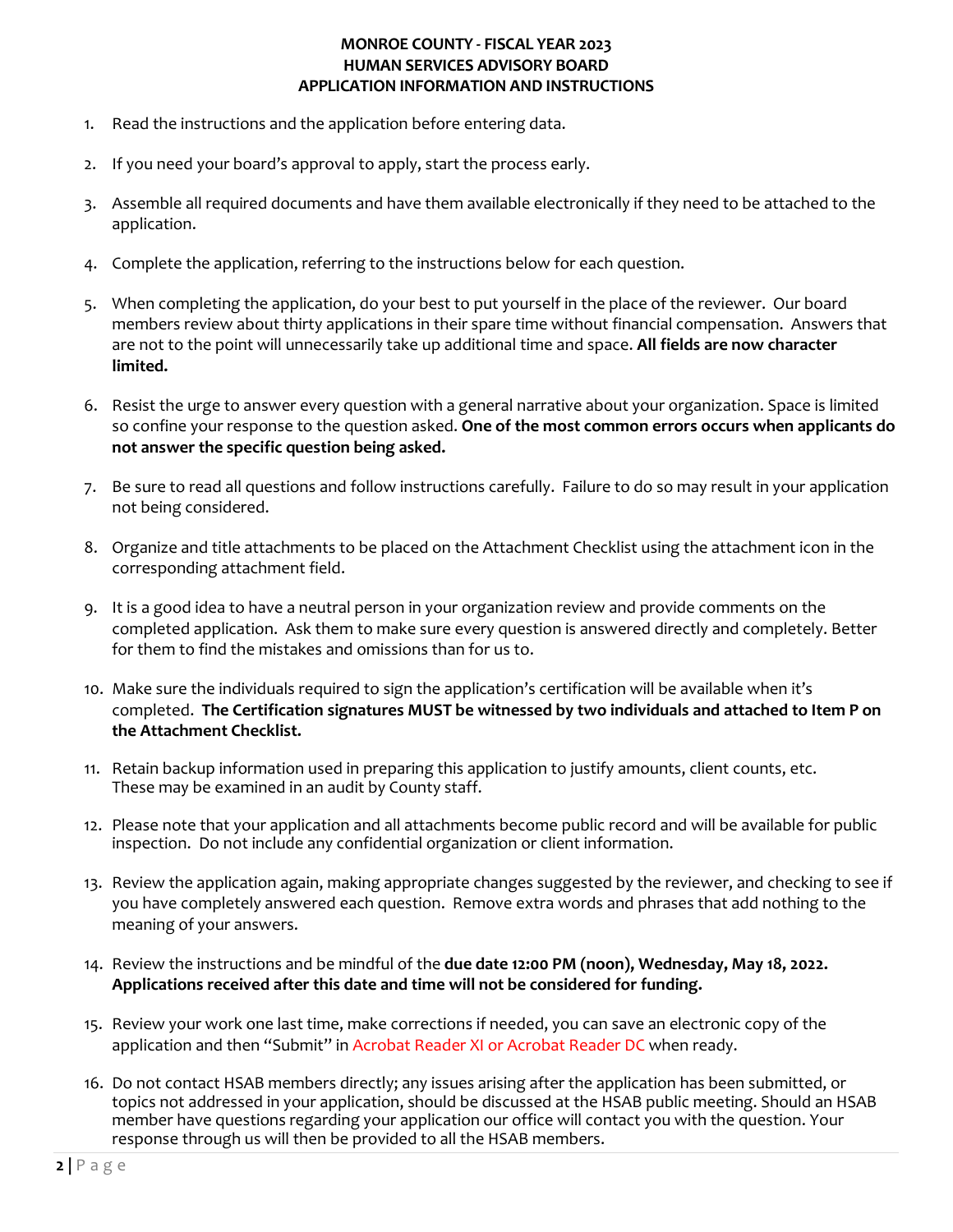# **INSTRUCTIONS**

## **FY2023 Application Format**

- 1. From the HSAB page of the Monroe County website, [http://www.monroecounty-fl.gov/318/Human-Services-](http://www.monroecounty-fl.gov/318/Human-Services-Advisory-Board)[Advisory-Board](http://www.monroecounty-fl.gov/318/Human-Services-Advisory-Board) select FY2023 HSAB Application (Fillable) Form.
- 2. Once it opens download the document to your computer and close the file. Using Acrobat Reader XI or Acrobat Reader DC open the document. **You MUST use Acrobat Reader XI or Acrobat Reader DC to complete and submit the application**. If you do not currently have either version of Acrobat Reader you can download it **(**<https://get.adobe.com/reader/>**)** to your computer at no charge.
- 3. It is recommended that you save the application file frequently.
- 4. All questions require a response. Should any question or required document not be applicable to your organization, please explain - including the items listed on the Attachment Checklist.
- 5. If you are requesting \$5,000 or less in funding there are a few questions which will state in the answer field, '*Response not required if applying for \$5,000 or less*'. In those instances, you may provide a response or indicate you are requesting \$5,000 or less.
- 6. All answer fields are character limited. You may delete or backspace over any instructions or titles in the answer fields. You may copy from a word document into the answer fields. **Please make sure your response is visible in the text/answer field**. Only what is visible in the answer field will be captured on the application. **Answers should be brief and to the point.**
- 7. If you absolutely require additional space to specifically answer a question you can state 'see Item Q' at the end of the text field. On the Attachment Checklist (pg. 20) for Item Q – Other, you may attach additional information. On the Attachment Checklist in the Comments field reference the question number and be sure to include the question number you are responding to in the document you are attaching. If you need assistance with this, please contact us!
- 8. Some questions require a 'Yes' or 'No' response. Click inside the circle to make your selection. Based on your response additional fields may appear or disappear from the form.
- 9. On #34. Agency Compensation Detail, #37. Agency Expenses and #38. Agency Revenue be sure to enter your organization's fiscal year end month and day. Please realize Monroe County Fiscal Year 2023 funding is for the period of October 1, 2022, through September 30, 2023, regardless of what months your fiscal year covers. We are interested in your annual expenses and revenues. Do not pro-rate your figures to fit the County fiscal year.
- 10. Question #36. FY2023 funding requested from the HSAB/Monroe County. Show the proposed budget detail you are requesting from Monroe County for FY2023, October 1, 2022, through September 30, 2023.
- 11. On #36. County HSAB Funding Budget and #37. Agency Expenses you may add additional expense line items/categories used by your agency, except for the personnel line items. Expense line items/categories have been entered as examples; if your agency uses different line items/categories, you may enter them in the available fields on the form, as long as they are reasonable and clear.
- 12. For currency figures, please round all amounts to the nearest dollar. **Calculations are built into the form fields and will calculate totals and percentages for you.**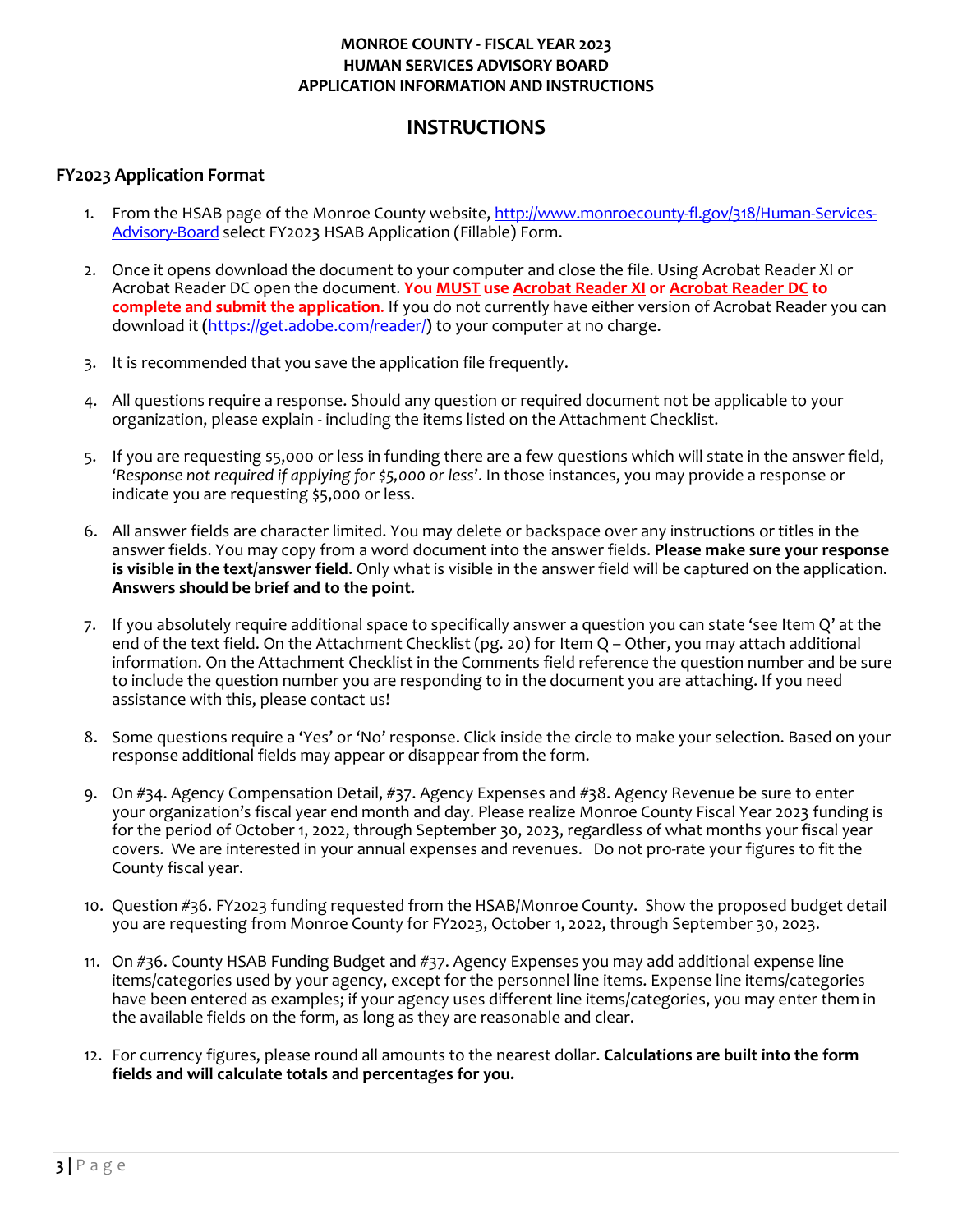**ATT ACHMENT** How To Attach

- 13. Attachments Checklist Q.41 (page 20). Click on the "How To Attach" button **the set of the set directions** on how to upload the documents to the application. Label your attachments with the attachment item letter in the title and/or name of the file you are attaching to make it easier to locate the file. You may want to place all files to be attached in one location on your computer.
- 14. Please be sure that **all** required information and attachments are submitted in the application. It is not the County's responsibility to find and notify you of errors or omissions or to ensure they are corrected. Your application may not be considered if it is incomplete or if any required documentation is missing at the time of the application deadline.
- 15. Once you have completed and reviewed the application you may save a copy to your computer. In Acrobat Reader XI or DC, hit the **'Submit' button in the upper right-hand corner on page one (1)** of the document **to electronically submit the application** via email. The **'Reset Form' button in the upper left-hand corner of page one will clear all data entered** if you need to restart the application.
- 16. Once your application is submitted and has been received electronically, we will provide you with an email confirmation acknowledging receipt of the application. **Please do not wait until the last minute to try and submit your application.** Should you experience technical difficulties with the application form or submitting the application please contact Janet Gunderson (305) 292-4470. **If you do not receive a confirmation email 48 hours after submitting the application, PLEASE CONTACT US!**

# **Instructions for FY2023 Application Questions**

- Page 1. **New!** Select the service category that best describes the program you are requesting FY2023 funding for and enter the amount of funding requested in the righthand box.
	- *Medical Services: medical, mental, and dental care for the economically disadvantaged.*
	- *Core Services: essential services such as food, clothing, or housing; emergency disaster relief; family violence issues, etc.*
	- *Quality of Life Improvement Services: services provided to improve the quality of life for individuals or the community such as educational, preventative, training, recreational and cultural services, etc.*

This amount is the same amount should equal the total expenses entered in the detailed budget Q.36 (pg. 15).

# Page 2. Cover Letter (**Required**)

Part I: Provide a brief overview of your organization. Part II: Indicate any change in organizational structure specific to services or method of providing services. The intent is to inform the HSAB of any consolidating, combining, or merging with other agencies to avoid duplication of services.

*(Part I): Please provide an overview of your organization.* 

*(Part II): If no changes to the organizational structure you may respond, "No Changes".* 

- 1. Who prepared your application? (select one) Select the answer that best describes who prepared your application. If other, enter a brief explanation in text field.
- 2. List any overlap, common associations, common services, working relationships or sub-contractor relationships with any other organizations i.e., board members, personnel, or shared services.
- 3. Describe any networking arrangements or collaborations that are in place with other agencies. *This is more than referrals or association memberships. Referrals to your agency are addressed in Question #20, and referrals from your agency to other agencies would have been included as one of your services in Question #6. Examples include cost-sharing, joint projects, and the like.*
- 4. What unique role in the community does the proposed program fulfill that no one else does?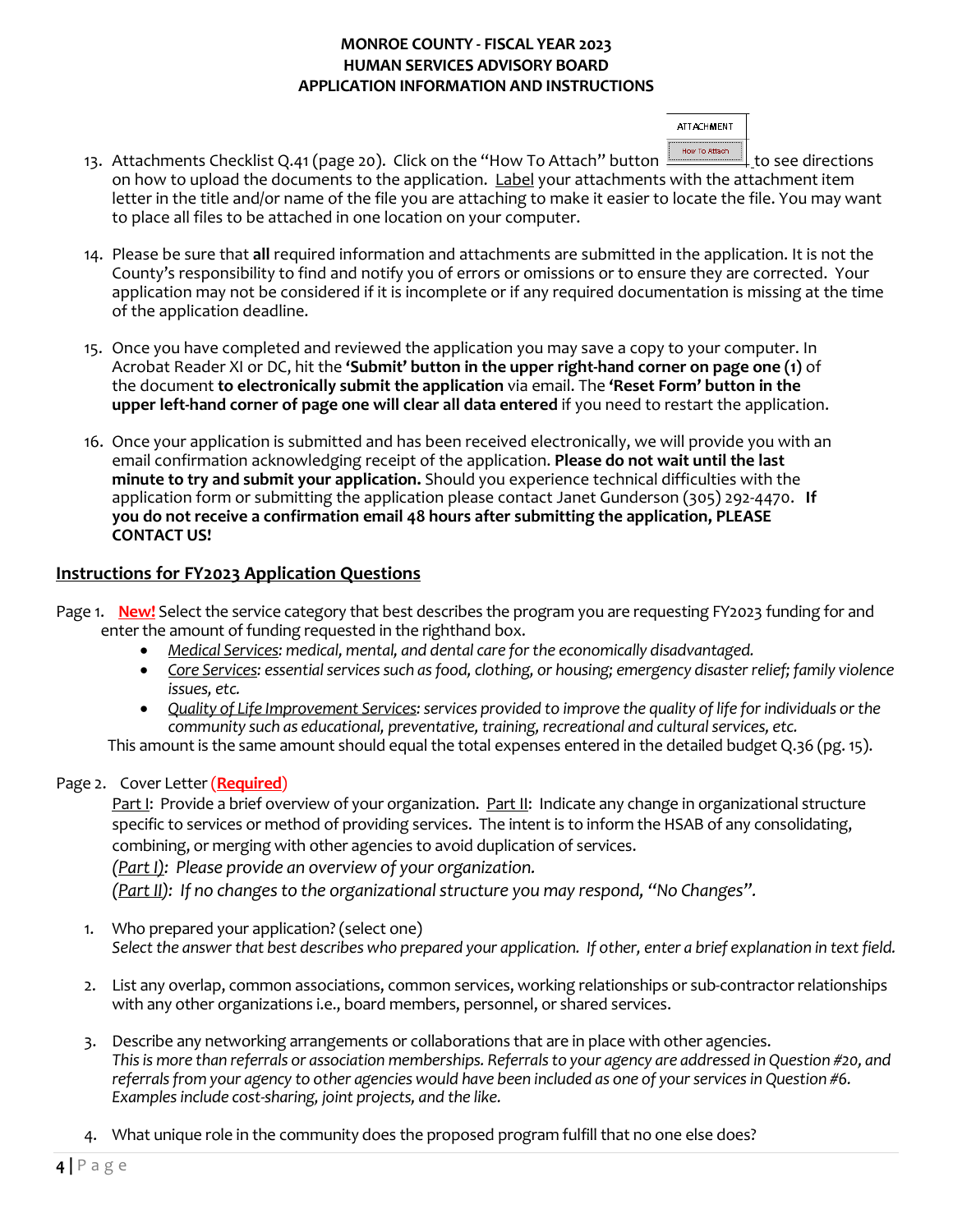*Provide a brief description of how the services described in question #7 are unique to this community or the people/area they serve.* 

- 5. Insert your agency's board-approved mission statement. *This should concisely describe your agency's mission and must have been discussed and approved by your Board of Directors.*
- 6. List the services your agency provides.(General) *You may simply insert a list here; explanations or descriptions need only be entered for those not commonly understood.*
- 7. What specific services will be funded by this request? (Specific) *If the answer is the same as Question #6, just enter "same." Ensure this matches the description of services, clients, and client numbers required on #35. Profile of Clients, Client Numbers and Services.*
- 8. Have you previously been funded by HSAB? YES or NO
- 9. Will County HSAB funds be used as match for a grant? YES or NO YES --*then enter pop up fields,* Grant Award Title, Purpose, Granting Agency, Amount, Award Date and Match Requirement *for each* applicable grant. NO -- *Proceed to* q*uestion #10.*
- 10. If your organization was awarded HSAB funds in FY 2022, please briefly and specifically explain:
	- a. How have the 2022 HSAB funds been spent?
	- b. Were all HSAB funds awarded in FY 2021 spent? Will all HSAB funds awarded in FY 2022 be spent?
	- c. Were HSAB funds used to leverage additional funding in FY 2021 and if so how?
	- d. How much additional funding was received?
	- e. How was the additional funding spent?
- 11. Have you experienced any changes specific to: *Please briefly and clearly state what the specific change is.*
	- a. Mission Statement. YES or NO
		- 1. YES -- What Changed?
		- 2. NO -– *Proceed to b.*
	- b. Goals. YES or NO
		- 1. YES -- What Changed?
		- *2.* NO –- *Proceed to c.*
	- c. Expansion or contraction of services, staff or location. YES or NO
		- 1. YES –- What Changed?
		- *2.* NO –- *Proceed to d.*
	- d. How prior year funds were spent. YES or NO
		- 1. YES -– How prior year funds were spent.
		- *2.* NO –- *Proceed to question #12.*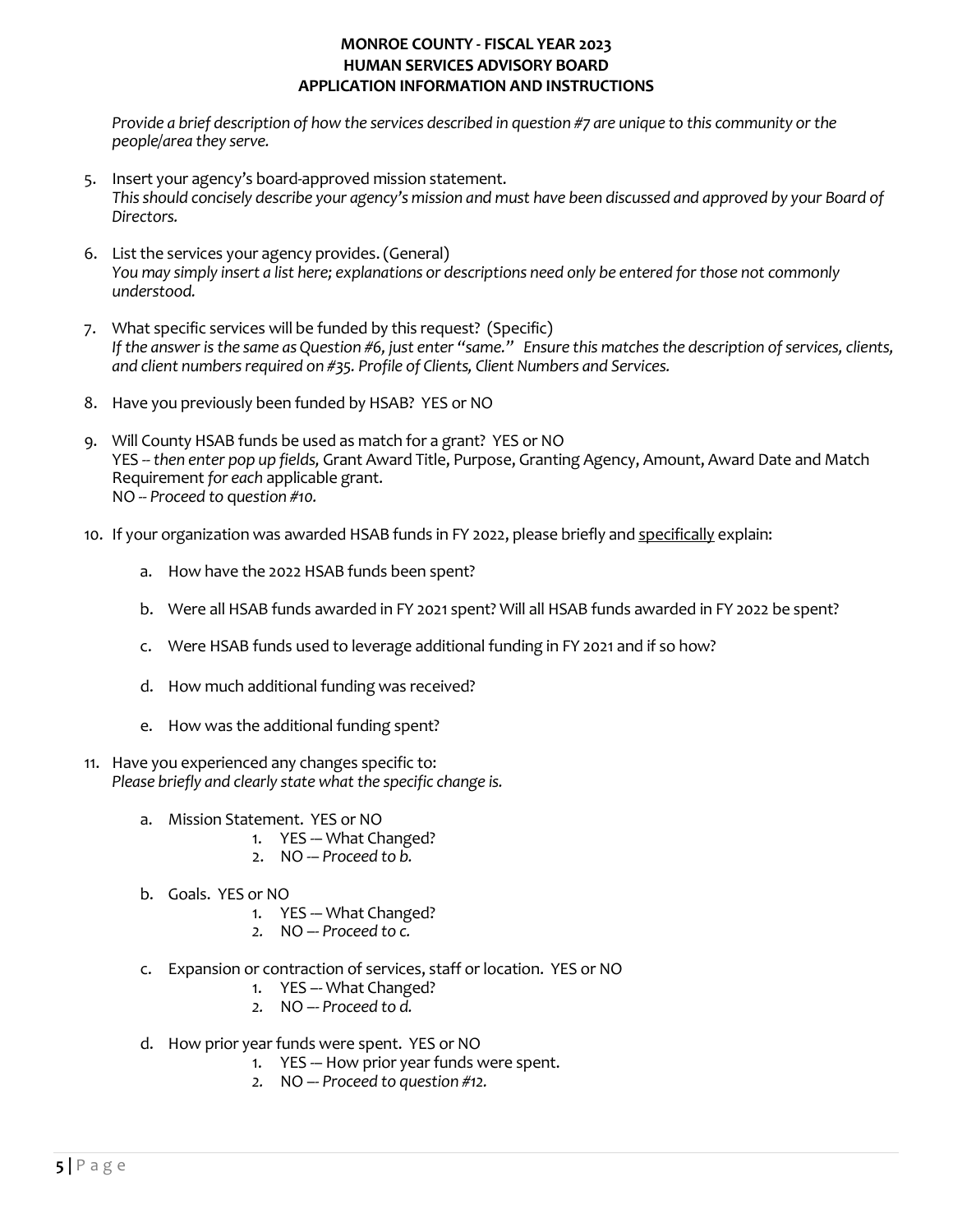- 12. Did your agency lose any funding, or partial funding in 2022? YES or NO YES -- How much? From what source? Why was funding lost?
	- NO *Proceed to question #13*
- 13. Do you plan to allocate any part of this HSAB grant, if awarded, as a sub-grant to another organization? YES or NO

YES *--* List the recipient(s), the purpose(s), and amount(s)*. (You can backspace over the titles in the text fields for added characters).* 

*Please make sure any sub-grants are included on #36 County HSAB Funding Budget under "Grants to Other Organizations".*

NO *– Proceed to question #14.*

14. Does your organization allocate sub-grants to other organizations using other (non-County) sources of funding? YES or NO

YES -- List the recipient(s), the purpose(s), and amount(s). *(You can backspace over the titles in the text fields for added characters).*

*Please make sure any sub-grants are included on #37 Agency Expenses under "Grants to Other Organizations".* NO *-– Proceed to question #15.*

- 15. Will you or have you applied for other sources of Monroe County funding? YES or NO YES *--* List all other sources of County funding you have applied for and/or have received, and the amounts. An example would be the Sheriff's Shared Asset Forfeiture Fund (SAFF). *Make sure these sources/amounts are also reflected on #38 Agency Revenue.* NO -– *Proceed to question #16.*
- 16. What needs or problems in this community does your agency address? *This should be a short response for each need addressed. For example, if you provide after-school programs for children, the problem that you address might be stated as, "the lack of supervision and activities for school-age children in the afternoon and early evening." Do not discuss your program or services here.*
- 17. What statistical data supports the needs listed in Question #16? *(If applying for \$5,000 or less, a response to this question is not required.) Summarize and explain any data that showsthe existence of the problem. You may include crime statistics, census bureau data, studies by impartial organizations, Bureau of Labor Statistics reports, objective surveys, etc. Be sure to cite your sources. You should include data showing the number of people in your target population. If needed, you may use Attachment Item O - Data showing need for your program, to attach additional information, reports, etc. The amount of service you provide does not, in itself, support the need.*
- 18. What are the causes (not the symptoms) of these problems? *(If applying for \$5,000 or less, a response to this question is not required.) Be sure to discuss only causes. Using the example in Question #16, you might list things such as, "high cost of living and low wages that force both parents to* work, single-parent families, and lack of support from relatives."
- 19. Describe your target population as specifically as possible. *This should be a rather narrow definition of the people affected by the problems noted in Question #16. Include all relevant characteristics, such as gender, age, geographic location, family situation, etc. For example, "children of both sexes, from age three to fifteen, from single-parent families in the middle keys, with no adult supervision after school."*
- 20. How are clients referred to your agency? *For example, this could be referral from another agency, self-referral, or referral from a family member or neighbor.*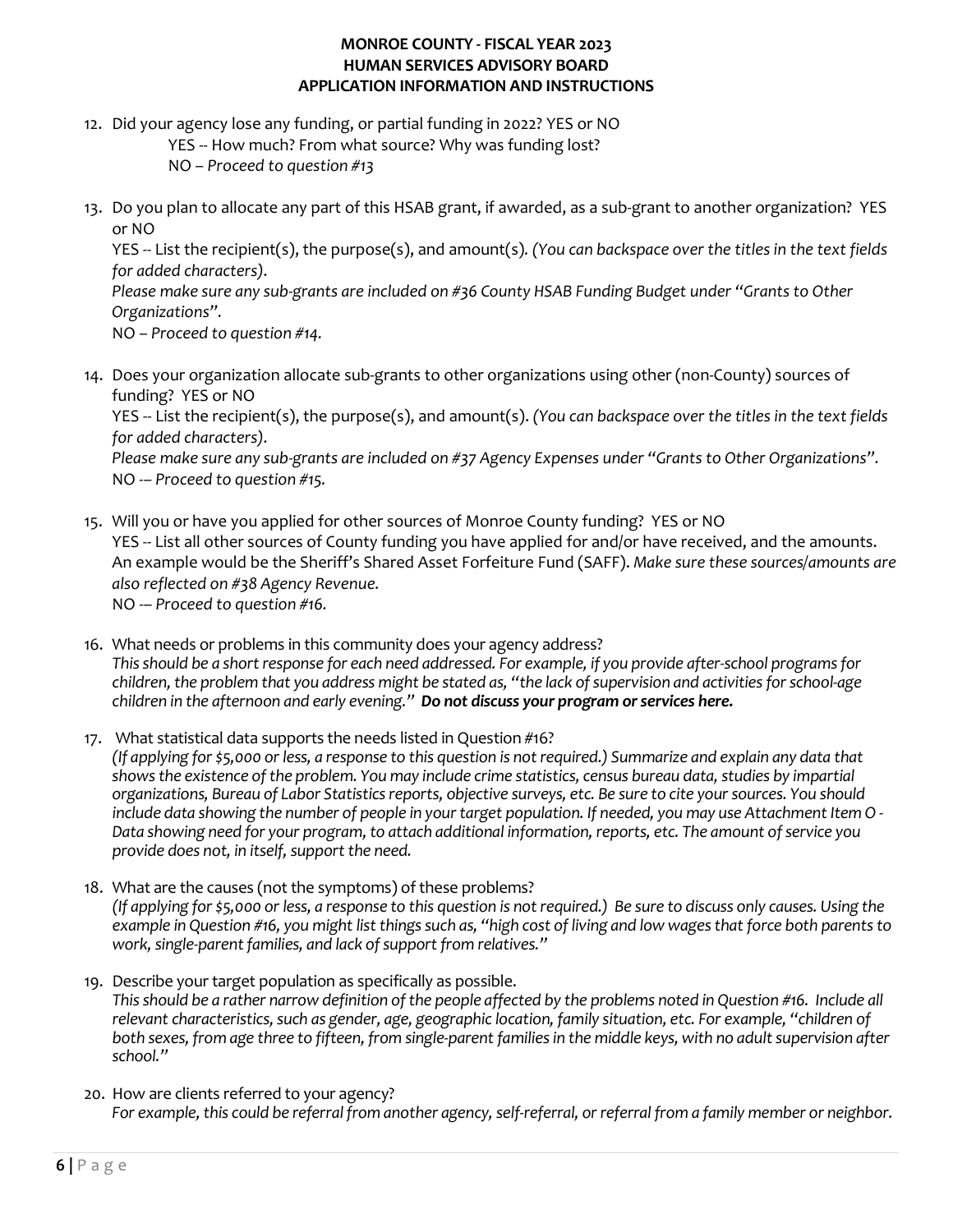- 21. What steps are taken to ensure prospective clients are eligible and the neediest clients are given priority? *Describe your evaluation or screening process. Depending on the source of your referrals, this may have been done by the referring agency; if so, please explain.*
- 22. List all sites and hours of operation. Please note which of these sites will be using HSAB funding. *Street address is not necessary; city or town will suffice. If services are offered at clients' places of residence, please note that, along with hours.*
- 23. What financial challenges do you expect in the next two years, and how do you plan to respond to them? *(If applying for \$5,000 or less, a response to this question is not required.) This might include economic or political changes that would increase or decrease your revenue or expenses, and your plan to deal with these changes.*
- 24. What organizational challenges do you expect in the next two years, and how do you plan to respond to them? *(If applying for \$5,000 or less, a response to this question is not required.) This might include demographic, political, social, or economic changes that would increase or decrease your target population or staff, and your plan to deal with these changes.*
- 25. How are clients represented in the operation of your agency? *If, for example, your clients are represented on your board of directors, or on an advisory board, please tell us about it.*
- 26. Is your agency monitored by an outside entity? If so, by whom and how often? *(If applying for \$5,000 or less, a response to this question is not required.) This may be a state or federal government agency, an independent auditor, etc. You don't have to go into much detail; a copy of the monitoring*  report will be inserted as Attachment Item N. Must include a summary of deficiencies and suggested corrective *action; may include your responses and actions taken.*
- 27. \_\_\_\_\_\_\_ hours of program service were contributed by \_\_\_\_\_\_\_\_\_\_volunteers in the last year. *Fill in the numbers of volunteers and hours donated. Do not include board or committee meetings – only program service hours.*
- 28. Will any services funded by the County HSAB award be performed by an independent contractor and/or under a subcontract? If so, what services, and who will perform them? *Monroe County would like for the funds to go only to the applicant shown on this form. It is not normal practice for the County to fund subcontract arrangements such as this. It may be done only with Commission approval, and your contract amended to reflect it.*
- 29. What measurable outcomes do you plan to accomplish in the next funding year? *Outcomes are different from goals. Outcomes are the benefits to your clients, and may be related to knowledge, skills, self-sufficiency, improved health, etc. For example, a nutrition program may have a goal of serving 1,500 meals*  but strive for a measurable outcome of better health for 75% of its clients.
- 30. How will you measure these outcomes? *Tell us how you will know if the outcomes above have been attained. Examples include surveys, arrest records, follow-up visits, student grades, truancy rates, etc.*
- 31. Provide information about units of service below. *(If applying for \$5,000 or less, a response to this question is not required.) Listthe service in the left column, and enter the unit definition in the center column, and the cost per unit in the right column. If any requested information is not applicable, please explain.*

| <b>**************************</b><br>ervic | ∩÷ | vear |
|--------------------------------------------|----|------|
|                                            |    |      |
|                                            |    |      |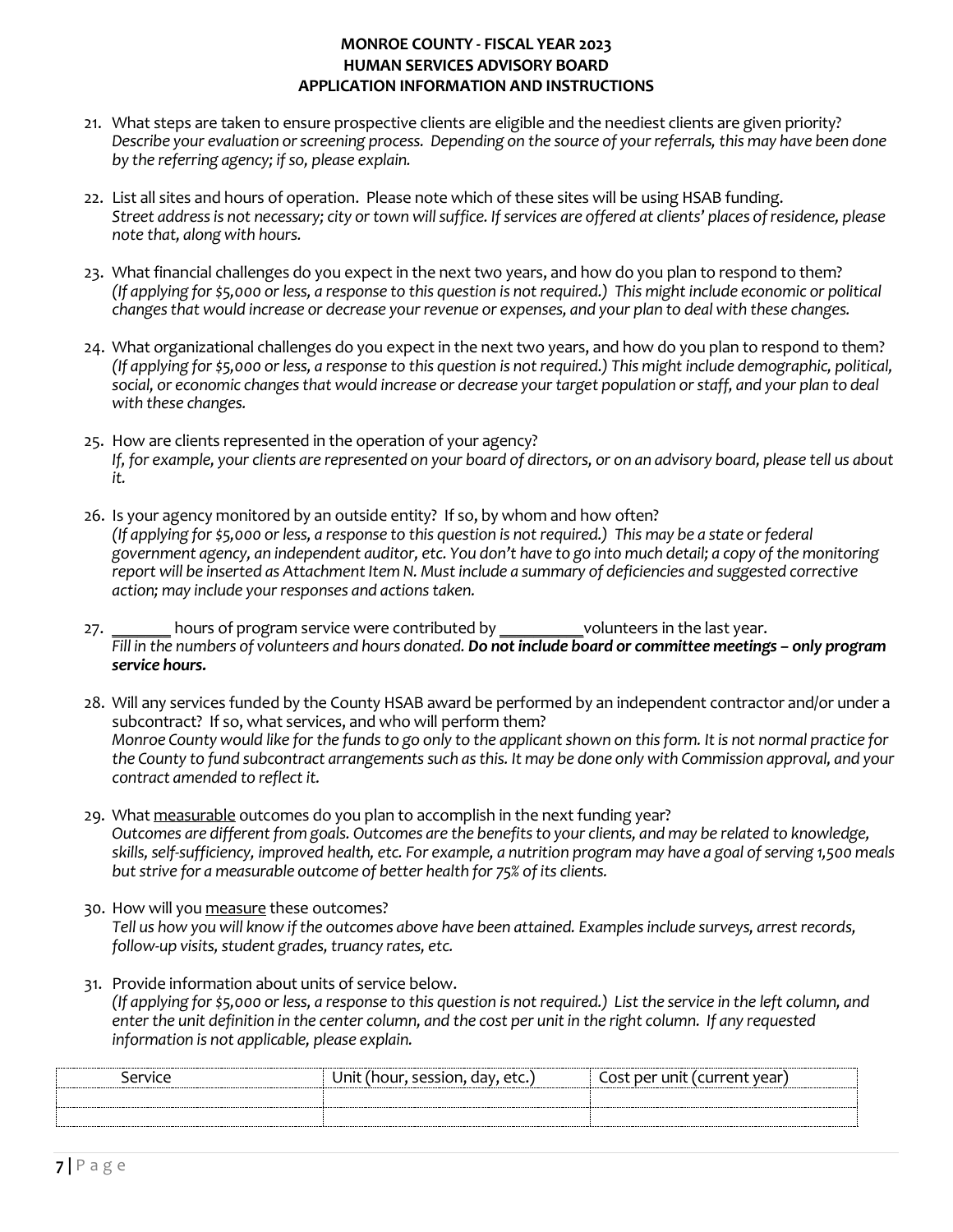- 32. Address any topics not covered above (*optional*).
- 33. **Board Information**  *Mostly self-explanatory; for "Affiliation/Title," examples might be, "postal worker, U.S. Postal Service," "Vice-President, XYZ Bank," "Retired," "client representative," and so on.*
- 34. **Agency Compensation Detail**  *Fill in dates to correspond with your fiscal year in the appropriate spaces. This should include salary and all benefits, such as insurance, retirement, travel, or housing allowances, etc. Positions can be listed together, such as "caseworkers; 5.5 FTE; 150,000, etc." Note that a twenty-hour position would be .5 FTE. Be sure to identify the benefits in the field below the totals. We realize that employees come and go, and an existing long-time employee may be replaced by someone making a different salary. To avoid this problem, for both years, you may use budgeted figures. Or, if you prefer, for the current year's projection, you may, for example, add the YTD total compensation for all caseworkers and project that to an annual total, then do the same for all other positions. We are also asking for a breakdown of program versus administrative salaries/positions.*
- 35. *Profile of Clients, Client Numbers and Services List all services offered by your agency in the first column. In the next column, describe the target population in detail for each service. Include all characteristics of the target population, such as gender, income level, etc. For example, "all single females, up to 125% of poverty level, with dependent child(ren), of all races." (Use two rows if needed). Then enter the number of persons in the target population (this may be a larger number than the number of clients served). In the "Area" column, describe the area served, such as "Marathon," "Key West to Big Pine Key," "Middle Keys," etc. In the column, "Total # of Clients Served during most recent completed fiscal year," enter the total number of clients that received each service for the most recent year. In the column, "Current # of Clients as of \_\_/\_\_/\_\_," enter the number of clients (not cumulative) receiving the service on a recent date (such as the date of the application, or more likely a recent month-end). (You will enter the actual "snapshot" date in the text box fields on the row "Current number of unduplicated clients for the entire agency ("snapshot") as of \_\_/\_\_/\_\_\_\_".) This number will most likely be less than the number in the previous column. For example, in a shelter with 50 beds, you may have served 100 residents in a year's time, but no more than 50 on any given day.*

*On the rows, "…unduplicated clients for entire agency…" enter data in the single column to the right. Do not total the numbers already entered above. Note that, if a client receives two services, he or she must be counted only once on this line. These numbers will likely be less than those entered in the upper portion of the form. Please also indicate how many clients served are Monroe County residents in the final row.*

*There is sample data entered; delete it or backspace over it.*

*Below the chart on the form, please list the achieved measurable outcomes for the targeted population.* 

- 36. **County HSAB Funding Budget** *--* **Indicate how you plan to use FY2023 (October 1, 2022, through September 30, 2023) COUNTY FUNDS**. *The total must agree with the amount requested on page 1. The month and day of your fiscal year end is pre-entered in the column heading. We are asking for a breakdown of program versus administrative salaries/positions. Line items/categories have been filled in as examples. If your categories are different, feel free to add them in the fields provided under, "List others below" except for those in the Personnel section. Totals and percentages will automatically populate as data is entered.*
- 37. **Agency Expenses** *- Enter the month and day of your fiscal year end. Enter expense figures in the appropriate fields. You may change expense line items/categories, except those in the Personnel section, to fit your organization. Make annual projections based on YTD figures for the current year and use proposed budget figures for the upcoming year. We are asking for a breakdown of program versus administrative salaries/positions. Totals and percentages will automatically populate as data is entered. Percentages may be reflected as a whole number.*

*"Revenue over/(under) expenses" fields will automatically be calculated. However, please review the results to be sure they appear correct. Mistakes in entering data in the expense and revenue fields can result in unusual results here.*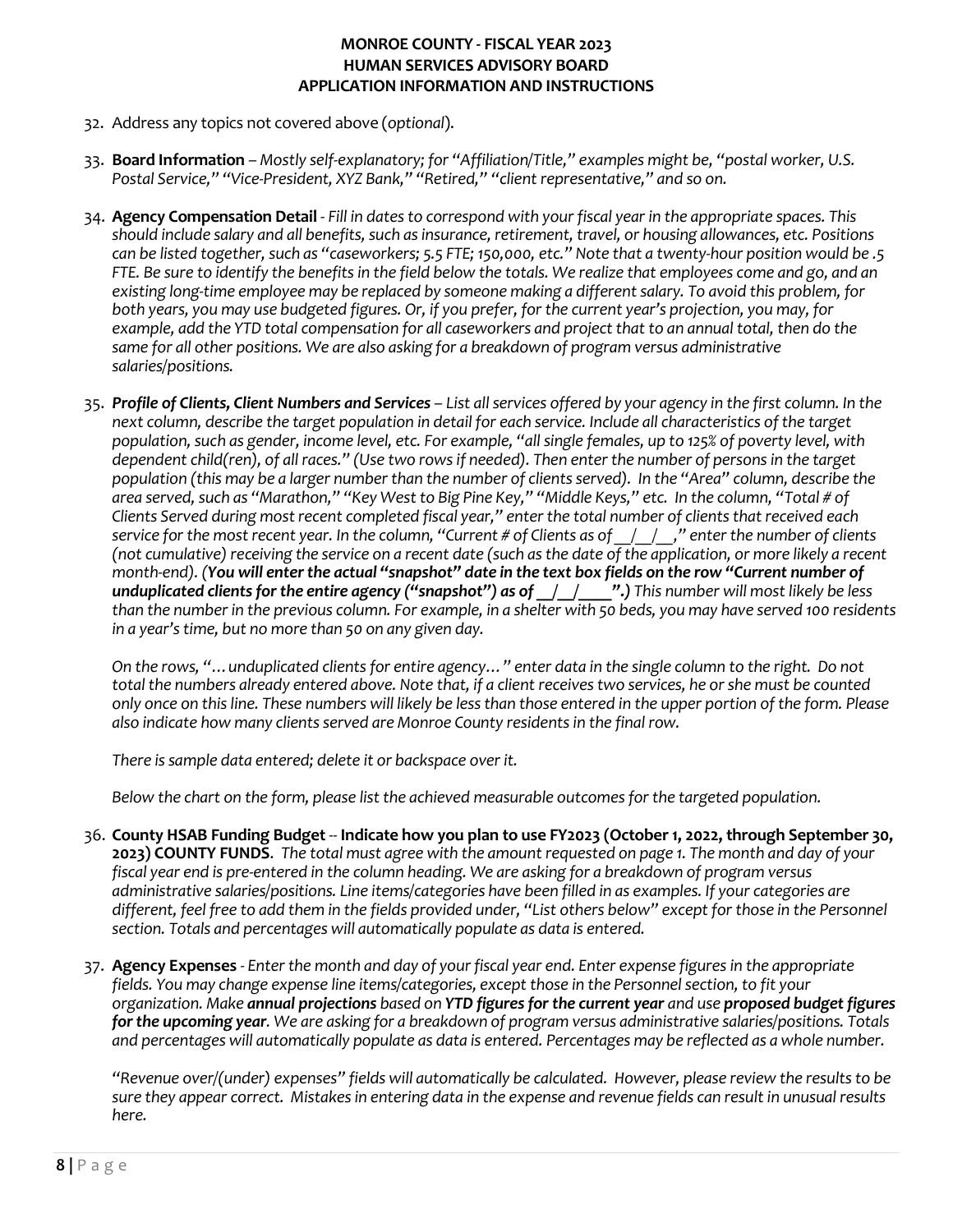- 38. **Agency Revenue**  *As on the previous form, enter the ending dates for your fiscal years where requested. Enter revenue information for all sources of revenue in the appropriate fields. Unlike question #37, you may not change existing categories; enter figures for those that apply, and add all other types of revenue in the "All Other Sources" section, such as interest earned, fees collected, etc. If you receive free rent or donated supplies, for example, those would be entered in the "In-Kind" column. Make annual projections based on YTD figures for the current year; use proposed budget figures for the upcoming year. Totals and percentages will automatically populate as data is entered. Percentages may be reflected as a whole number.*
- **39. What is the current number of employees, full-time and part-time, on the payroll for the entire organization?"** *There are are <i>employees ("snapshot") as today's date net are ... P. Enter the number of employees and the date.*
- 40. Please list the position, if any, within your organization that are currently vacant and explain why each position is vacant.

# **A.1. ADDENDUM TO THE FY2023 HASB APPLICATION – COVID-19 ASSISSTANCE**

**Did your organization receive any local, state, federal assistance (i.e., Paycheck Protection Program, EIDL, CARES Act) or insurance for your COVID-19 related impacts?** 

**If Yes, complete the table:**

*Enter revenue information for all sources of revenue in the appropriate fields. Indicate if the payback has been forgiven and how the funding was used. If you receive free rent or donated supplies, for example, those would be entered in the "In-Kind" column.*

# **41. Instructions for Question #41 Application Checklist**

*An example is provided in the first two rows. Help is available on screen to provide information on how to attach documents as well as an explanation for the information requested on each item in the Help column.*

**How To Attach –** To save attachments to PDF files, you will need to use **Acrobat Reader XI, or newer (DC).** To attach a file to the form, first select the Attachment Tool:

In **XI**: select "Comment > Annotations > Attach file (paperclip icon)". In **DC**: select "Tools > Comment > Attach file (paperclip icon)".

Then click on the 'Attachment Field", next to the corresponding Attachment Title you intend on attaching. Next, you will be prompted to select the Attachment from your computer. Optionally, while the paperclip icon is still selected (it will be blue) you can fine tune its location with the arrow keys. Preferred Format: PDF. Accepted Format: .docx, .xlsx, .jpg, .png

**Attachment Checklist** – *Select YES or NO in the appropriate column to indicate whether the attachment is included in your application. You must enter comments for any attachment that is not included. Place the attachment icon (the paperclip) in the Attachment column in the appropriate row for the item.*

**Attachment Item A- Evidence of Annual Election of Officers** *- Attach evidence of annual election of officers (i.e., copy of minutes of meeting in which most recent elections took place.)* 

**Attachment Item B, Audited Financials** *– A copy of your organization's unqualified audited financial statement from the most recent fiscal year (2020) is required if your organization's expenses are \$150,000 or greater, or if you received \$100,000 or more in grants from Monroe County; if qualified, include a statement of deficiencies with corrective actions recommended/taken; If your organization's expenses are less than \$150,000, a Statement of Functional Expensesfor the most recent fiscal year is required.*